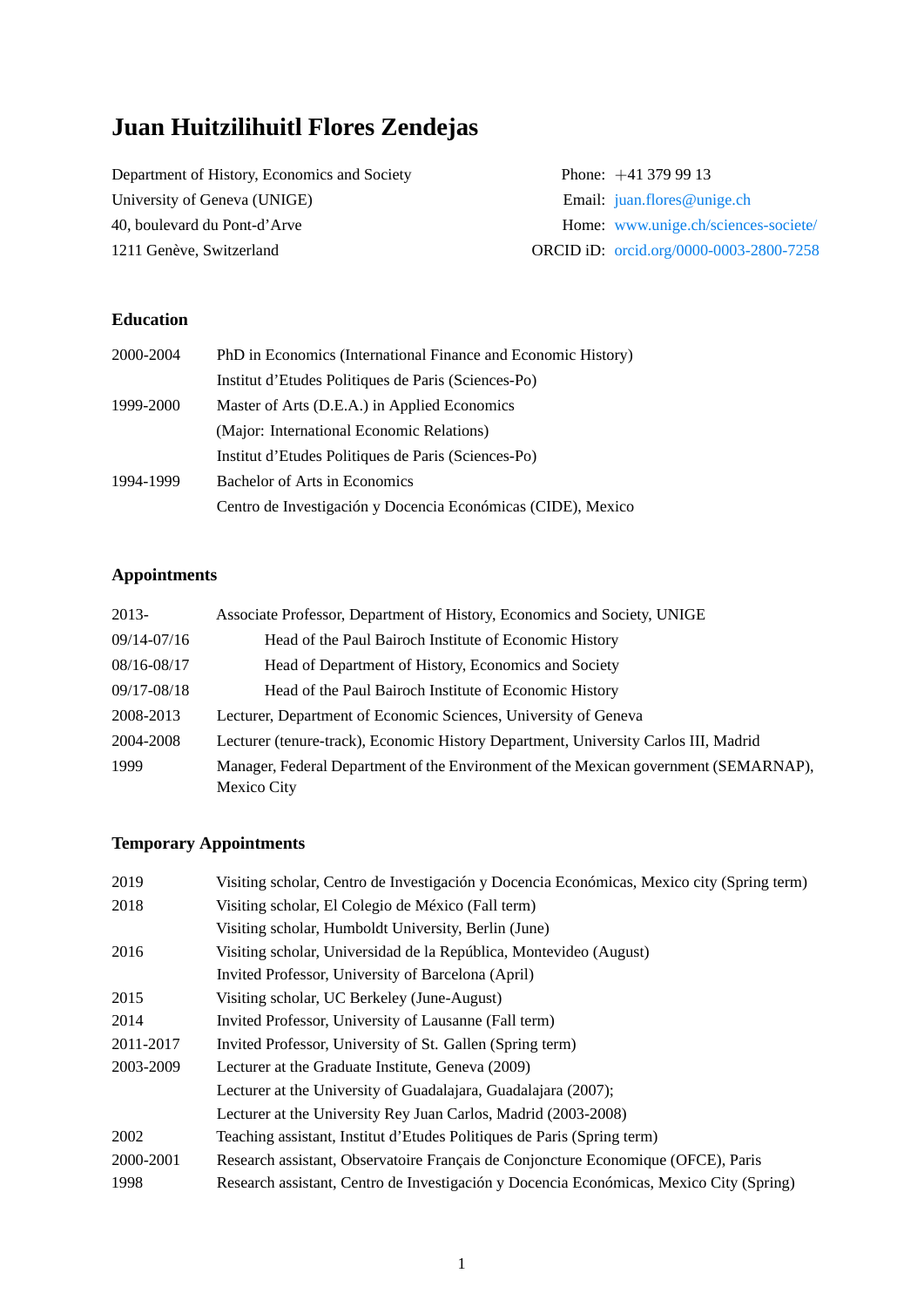# **Consulting**

| 2015 | External Consultant, Mexican Senate (Belisario Dominguez Institute)                 |
|------|-------------------------------------------------------------------------------------|
| 2012 | External Consultant, European Commission Urb-AL Regional Aid Programme (August)     |
| 2011 | <b>Consultant at New Generation Consulting, Paris</b>                               |
| 2006 | External Consultant, Garayar Asociados (Lawyer's Office) Madrid (December)          |
| 2003 | External Consultant, Organization for Economic Co-operation and Development (OECD). |
|      | Paris                                                                               |

# **Current and Recent Funded Research Projects**

| 2020-2024 | Principal Investigator, Swiss National Science Foundation research project: "Building a New<br>World Economic Order. International monetary cooperation and the making of the Bretton<br>Woods Agreement, 1931-1945" - Extension possible as an "Excellence grant" (816'840 CHF)                                                             |
|-----------|----------------------------------------------------------------------------------------------------------------------------------------------------------------------------------------------------------------------------------------------------------------------------------------------------------------------------------------------|
| 2020-2021 | Research Associate to the Project "La Revolución de los Precios y el negocio del crédito en<br>Sevilla ¿una burbuja en el siglo XVI?", financed by the Programa Operativo del Fondo Europeo<br>de Desarrollo Regional de Andalucía 2014-2020. Principal investigator: Montserrat Cachero-<br>Vinuesa (Universidad de Sevilla) (25'000 Euros) |
| 2016-2019 | Research Associate to the Project "Humanities in the European Research Area, Uses of the<br>Past in International Economic Relations (UPIER)", Principal investigator: Catherine Schenck<br>(Oxford University) - UPIER 5087-00267A (Allocated to UNIGE: 208'355 Euros)                                                                      |
| 2016-2018 | Principal Investigator to the Swiss National Science Foundation research project "Sovereign<br>Debt Diplomacies: comparing international regimes of sovereign debt disputes since 1945",<br>CR11I1-162772/1 (664'700 CHF)                                                                                                                    |
| 2016-2019 | Associate researcher to the Project: "Crisis económicas: cambios y retos, una perspectiva<br>histórica", financed by Spain's Ministry of Economics and competitiveness, ECO2015-66782-<br>P. Principal investigators: Concepción Betran Perez and Angeles Pons Brias (Universidad de<br>Valencia) (25'289 Euros)                             |
| 2016-2018 | Principal co-investigator, Bank of Spain research project, "El mundo después del real de a ocho.<br>La plata hispanoamericana tras la independencia, la primera crisis global en la década de 1820<br>y sus mecanismos de transmisión internacional" (25'000 Euros)                                                                          |
| 2011-2014 | Associate researcher to the project "Globalización y crecimiento en los países de la periferia<br>europea y latinoamericana entre 1820 y 1940". Principal investigator: Antonio Tena-Junguito,<br>financed by the Ministry of Education, Spain. MCI: ECO2011-25713 (37'000 Euros)                                                            |
| 2010-2014 | Co-applicant (with Youssef Cassis and Yann Decorzant) for the Swiss National Science Foun-<br>dation (SNSF) project on "Financial Crises and International Cooperation 1870s-1980s", 2010-<br>2013 (335'272 CHF)                                                                                                                             |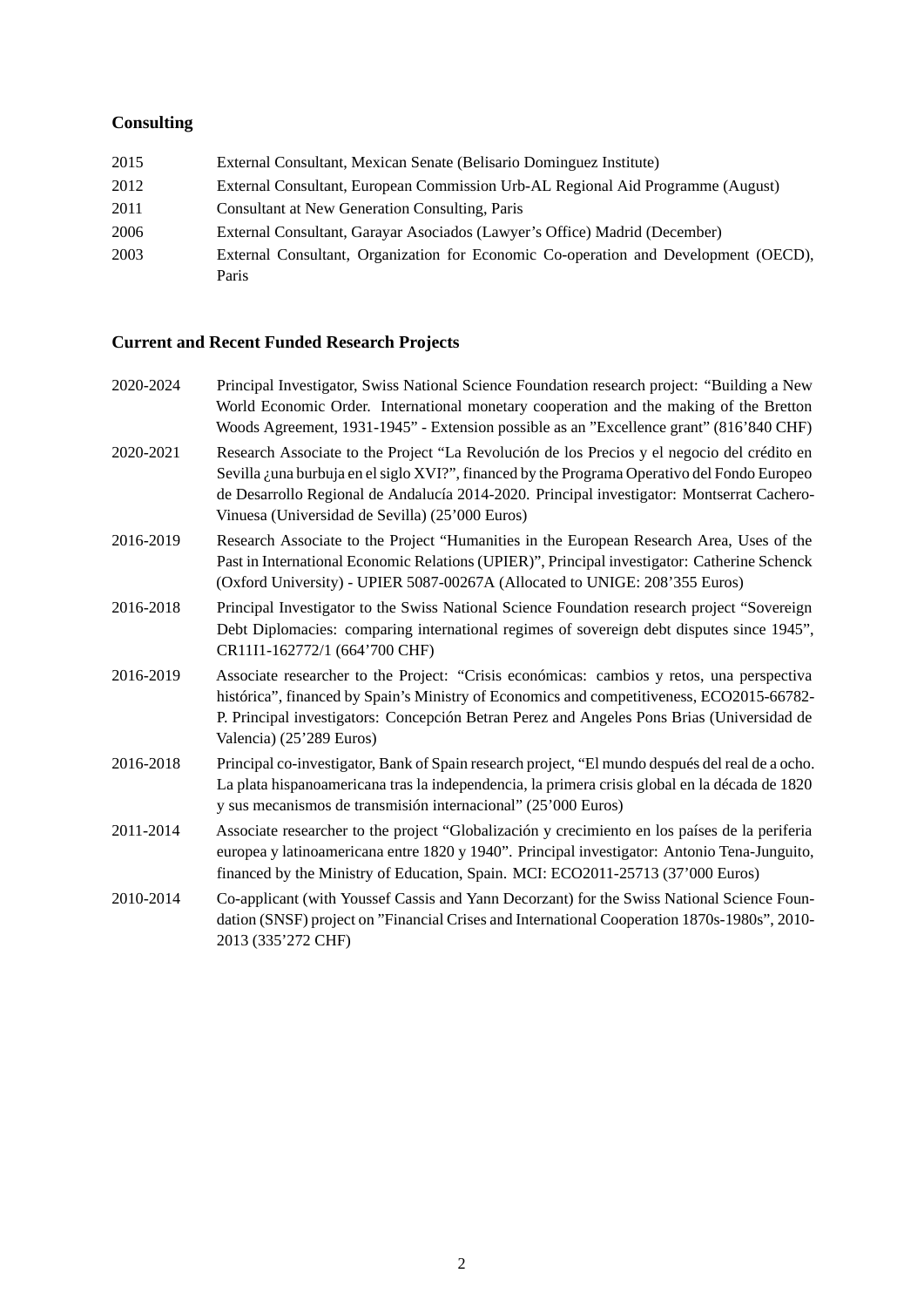## **Selected Honours and Awards**

| 2015 | International Short Visit Scholarship - Swiss National Science Foundation                                                          |
|------|------------------------------------------------------------------------------------------------------------------------------------|
|      | Member of the Mexican National System of Researchers of the National Council of Science<br>and Technology (SNI-CONACYT) - Level II |
| 2012 | Prize Winner for the best research article published by a young scholar in the Financial History<br>Review 2010/2011               |
| 2012 | Prize Winner of the SNIS International Geneva Award for best paper                                                                 |
| 2005 | European Historical Economics Society finalist for the Luzatto prize for the best PhD disserta-<br>tion                            |
| 1999 | Scholarship for PhD studies by the Mexican National Council of Science and Technology                                              |

## **Publications**

## **Edited books**

- [1] (2021) "Moral Hazard An Economic, Historical, and Legal Perspective (ed. with Norbert Gaillard and Rick Michalek). Under contract, Routledge.
- [2] (2021) "Sovereign Debt Diplomacies. Rethinking sovereign debt from colonial empires to hegemony", Oxford: Oxford University Press (ed. with Pierre Pénet).
- [3] (2019) "Texte und Zahlen / Des textes et des chiffres. Der Platz quantitativer Ansätze in der Wirtschafts- und Sozialgeschichte. La place des approches quantitatives dans l'histoire économique et sociale". *Schweizerisches Jahrbuch für Wirtschafts- und Sozialgeschichte / Annuaire suisse d'histoire économique et sociale*, Band 33 (ed. with Gisela Hürlimann, Luigi Lorenzetti, Hans-Ulrich Schiedt).

## **Peer-review articles**

## **Long-term evolution of sovereign debt markets**

- [1] (2021) "Contesting the League of Nations' Preferred Creditor Status, 1931–1933", *Economic History Review*, in press.
- [2] (2016) "Going multilateral? Financial markets' access and the League of Nations loans, 1923–8". (with Yann Decorzant). *Economic History Review*, v.69, n.2, 653-678.
- [3] (2012) "Crying on Lombard Street: Fixing Sovereign Defaults in the 1890s", *European Review of History*, v.19, n.6, 979-998.
- [4] (2012) "Bondholders Vs Bondsellers: Investment Banks and Conditionality Lending in the London Market for Foreign Government Debt, 1815–1913". *European Review of Economic History*, v.16, n.4, 356-383 (with Marc Flandreau).
- [5] (2012) " The Peaceful Conspiracy: Bond Markets and International Relations during the Pax Britannica", *International Organization* v.66, n.2, pp. 211-241. (with Marc Flandreau). [\\*\\*\\*Prize Winner of the SNIS](https://snis.ch/wp-content/uploads/2020/02/snis_annual_report_2012.pdf) [International Geneva Award 2012\\*\\*\\*](https://snis.ch/wp-content/uploads/2020/02/snis_annual_report_2012.pdf)
- [6] (2010) "Competition in the Underwriting Markets of Sovereign Debt: The Baring crisis revisited". *Law and Contemporary Problems*, v. 73, n.4, 129-150.
- [7] (2009) "Bonds and Brands: Intermediaries and Reputation in Sovereign debt Markets: 1820-1830", *Journal of Economic History*, v. 69, 3646-84. (with M. Flandreau). Quoted in [The Economist](http://www.economist.com/news/christmas-specials/21568583-biggest-fraud-history-warning-professional-and-amateur-investors) .

## **Latin America: financial, markets, institutions and central banks**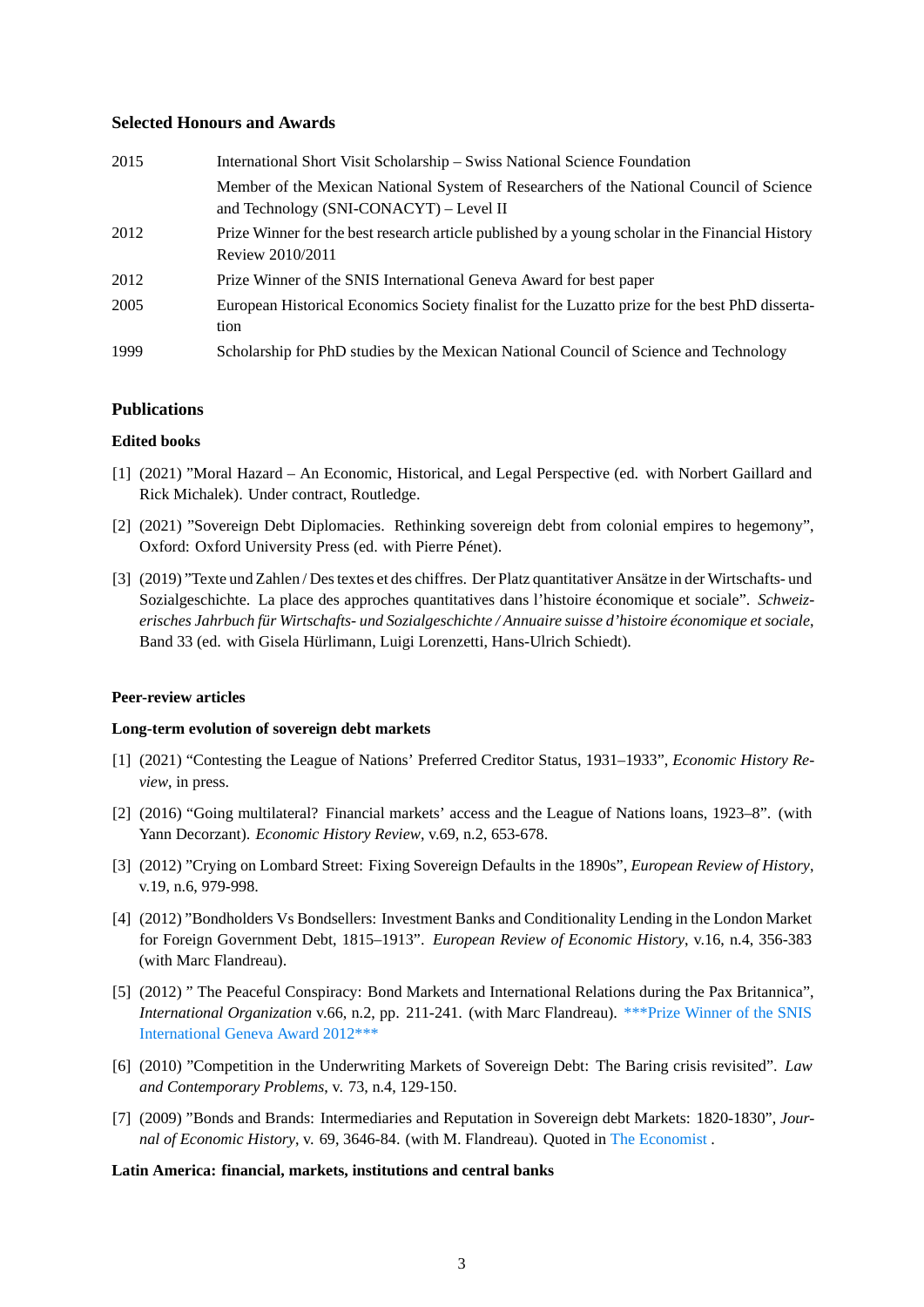- [1] (2021) " Crisis Monetarias Y Crisis De Deuda En América Latina, 1870-1967", *ODEON, Observatorio de Economia y Operaciones Numéricas*, revise and resubmit status.
- [2] (2021) "Money Doctors and Latin American Central Banks at the Onset of the Great Depression", *Journal of Latin American Studies*, in press.
- [3] (2020) "Explaining Latin America's persistent defaults: an analysis of the debtor–creditor relations in London, 1822–1914", *Financial History Review*, v.27, n.3, 319-339.
- [4] (2020) "Politics, International Banking and Latin America's Debt Crisis of 1982", *Business History Review*, v.94, n.4, 753-778 (with Carlo Edoardo Altamura).
- [5] (2014) "Trade Finance and Latin America's Lost Decade:The Forgotten Link", *Investigaciones de Historia Económica - Economic History Research*, v.10, 2, 127-39. (with Sebastian Alvarez).
- [6] (2012) "Economic fundamentals, market failures and capital exports: Latin America and the market of London, 1880-1913", *América Latina en la Historia Económica*, v.39, n.3, 5-30.
- [7] (2011) "Information asymmetries and conflicts of interest during the Baring crisis". *Financial History Review*, v.18, n.2, 191-215. [\\*\\*\\*Prize Winner for the best research article published by young scholars in](http://www.eabh.info/fileadmin/pdf/eabh/EABH_Annual_Report_2012.pdf) [the Financial History Review 2010/2011\\*\\*\\*.](http://www.eabh.info/fileadmin/pdf/eabh/EABH_Annual_Report_2012.pdf)

## **Book chapters**

#### **Long-term evolution of sovereign debt markets**

- [1] (2021) "Introduction. Sovereign debt diplomacies", in Flores, J. and Pénet, P., in *Sovereign Debt Diplomacies. Rethinking sovereign debt from colonial empires to hegemony*, Oxford: Oxford University Press, (with Pierre Pénet).
- [2] (2021) "Rethinking sovereign debt from colonial empires to hegemony", in Flores, J. and Pénet, P., in *Sovereign Debt Diplomacies. Rethinking sovereign debt from colonial empires to hegemony*. Oxford: Oxford University Press (with Pierre Pénet).
- [3] (2021) "The revenge of defaulters: Sovereign defaults and interstate negotiations in the post-War financial order, 1940-65" in Flores, J. and Pénet, P., in *Sovereign Debt Diplomacies. Rethinking sovereign debt from colonial empires to hegemony*. Oxford: Oxford University Press (with Pierre Pénet and Christian Suter).
- [4] (2016) "Financial Markets, International Organizations and Conditional Lending: A Long-Term Perspective" in Mallard, G. and Sgard, J., *Contracting beyond Borders: The Law of International Markets in the Twentieth Century*, Cambridge: Cambridge University Press.
- [5] (2016) "Capital Markets and Sovereign defaults: a historical perspective", in Cassis,Y., Grossman, R. and Schenk,C., *Oxford Handbook of Banking and Financial History*, Oxford: Oxford University Press.
- [6] (2014) "Moral hazard and investment banking: Qualitative and quantitative evidence from the Baring crisis, 1880-1890" in Brambilla, C. and Bonin, H., *Investment Banking History*, Brussels: Peter Lang, pp.115-139.
- [7] (2012) "Underwriting Foreign Government Debt, Roles of Global Financial Brands: 1815-2010", in Calomiris, C., *Encyclopedia of Financial Globalization*. New York: Elsevier (with M. Flandreau, N. Gaillard and S. Nieto-Parra)
- [8] (2009) "The End of Gatekeeping: Underwriters and the Quality of Sovereign Debt Markets, 1815-2007", in Reichlin, L. et West, K., *NBER International Seminar on Macroeconomics*, pp. 53-92.(with M. Flandreau, N. Gaillard and S. Nieto-Parra)

#### **Latin America: financial, markets, institutions and central banks**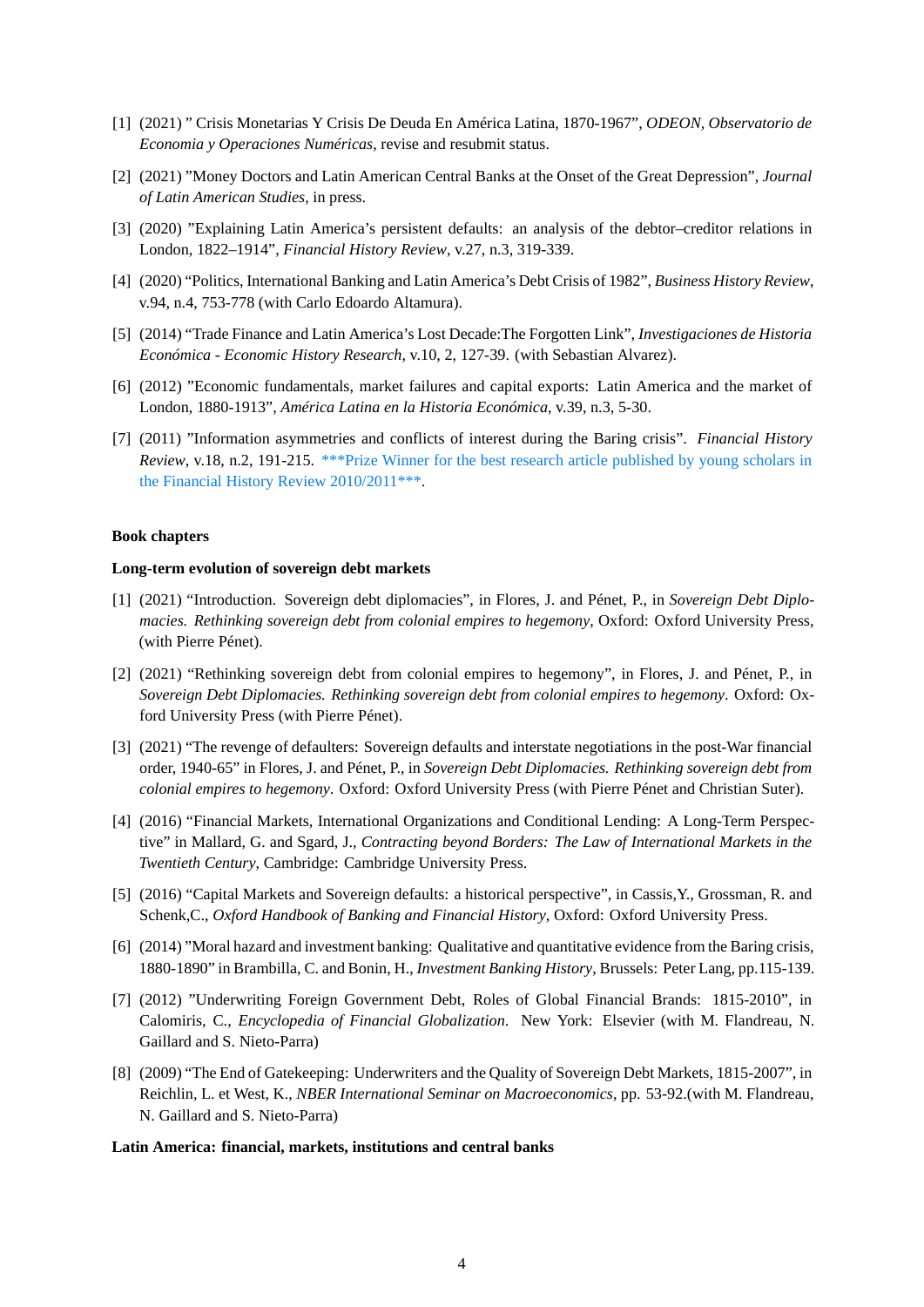- [1] (2021) "Sovereignty and debt in 19th century Latin America", in Flores, J. and Pénet, P., in *Sovereign Debt Diplomacies. Rethinking sovereign debt from colonial empires to hegemony*. Oxford: Oxford University Press (with Felipe Ford Cole).
- [2] (2020) "Sovereign debt and foreign control in mid-19th century Latin America", in Barreyre, N. and Delalande, N, *A World of Debts. The Global Politics of Public Debts From the Late 18th Century*, Palgrave (forthcoming)
- [3] (2009) "Public Debt, Political cycles and capital markets". Contribution to this chapter in *Latin American Economic Outlook 2009*. Paris: OECD Development Centre, 81-120.

#### **Other: Methodology, Business cycles**

- [1] (2019) "Introduction" in Flores, J., Hürlimann, G., Lorenzetti, L., Schiedt, H.U., "Texte und Zahlen / Des textes et des chiffres. Der Platz quantitativer Ansätze in der Wirtschafts- und Sozialgeschichte. La place des approches quantitatives dans l'histoire économique et sociale". *Schweizerisches Jahrbuch für Wirtschaftsund Sozialgeschichte / Annuaire suisse d'histoire économique et sociale*, Band 33 (with Gisela Hürlimann, Luigi Lorenzetti, Hans-Ulrich Schiedt)
- [2] (2010) "Business Cycles, 1870-1913" in Broadberry, S. and O'Rourke, K., *The Cambridge Economic History of Europe, Volume 2*. Cambridge: Cambridge University Press, pp. 84-107 (with Marc Flandreau, Clemens Jobst and David Khoudour-Casteras).

## **Other articles**

- [1] (2018) "Mejoras salariales y acuerdos comerciales: México ante la renegociación del TLCAN" (with Damian Raess), *Nexos - Economía y Sociedad*, 8 May 2018.
- [2] (2017) "Lender of last resort from a historical perspective: Lessons for Panama from earlier experiences" (with Olivier Accominotti) in *OECD Development Pathways, Multi-dimensional Review of Panama*, v.1, p.168.
- [3] (2016) "Los Fondos Soberanos de Riqueza como estabilizadores e instrumentos contracíclicos" (with David López Soto and David A. Sánchez Amador), in *Cuaderno de Investigación, La implementación de un Fondo Soberano de Riqueza vinculado al petróleo en México, Dirección General de Finanzas* – Instituto Belisario Domínguez, Senado de la República, 25-39.
- [4] (2016) « Les origines et défis des marchés de dette publique : bénédiction ou malédiction », *Regards croisés sur l'économie*, n.17, 52-66.
- [5] (2014) "Argentina y el problema del impago. Una visión histórica", *Foreign Affairs Latinoamérica*, v.14, n.4, 45-52.
- [6] (2013) "Financiamiento al comercio exterior y la década perdida de América Latina", *Actualidad Económica*, año XXIII, n.81, 11-21.(with Sebastián Alvarez)
- [7] (2007) "Resources and reputations: historical precedents for recent banking crises", *Annual review, the Rothschild Archive*, 26-30. (with Marc Flandreau).
- [8] (2000) «Quelles voies pour une économie monde inventive?», *Regards sur le monde*, N. 83, Ministère d'Infrastructure, Transport et Logement du Gouvernement Français.

#### **Work in progress**

#### Books

[1] (2021) Perpetual misfortunes. International financial markets and debt crises in Latin America, 1820-2014.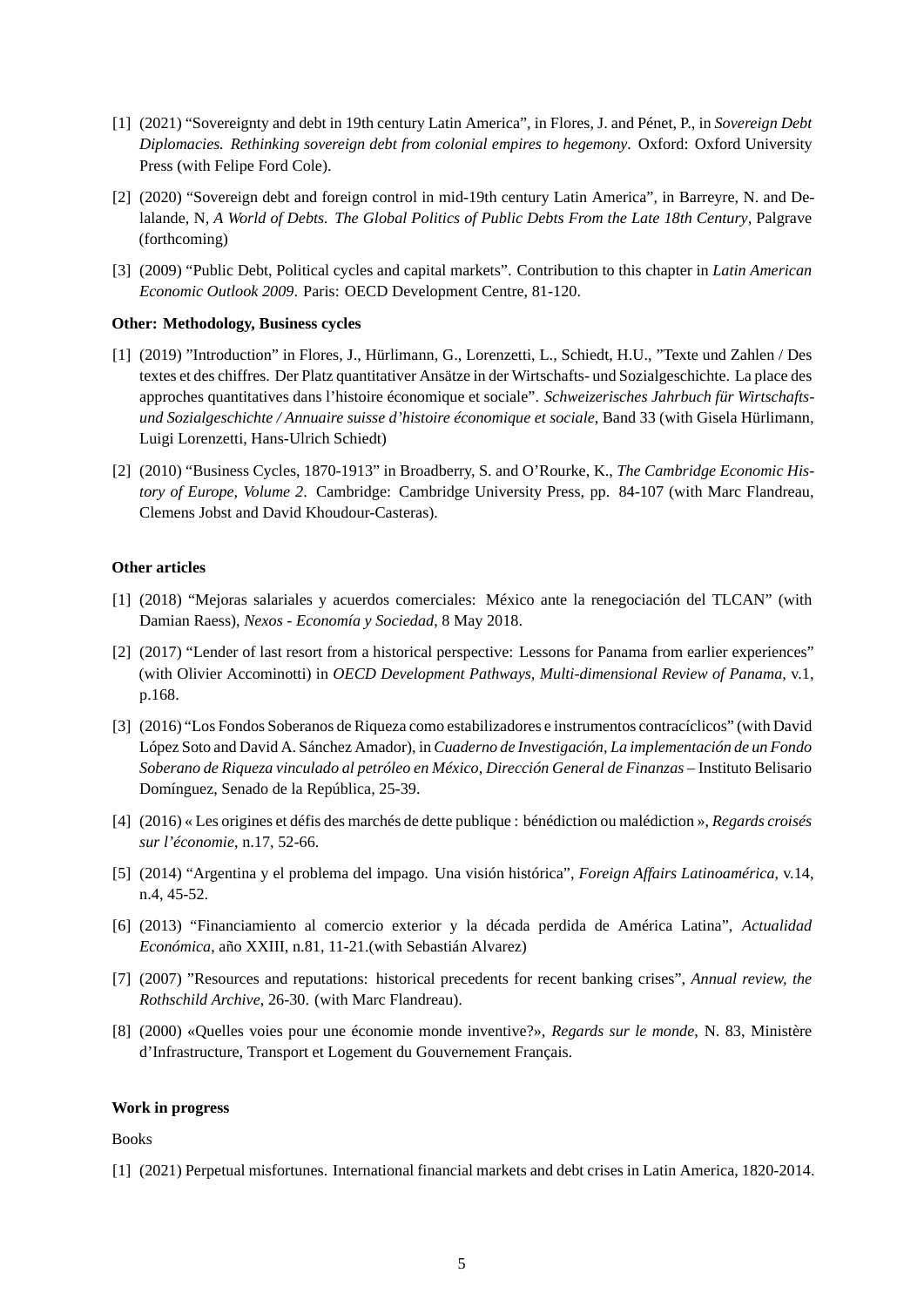#### Articles

- [1] (2020) "New paradigms and old promises: Central banks and the market for sovereign debt in the interwar period". (). Genève: Working Paper of the Paul Bairoch Institute of Economic History (with David López Soto and David A. Sánchez Amador; submitted to a leading academic journal)
- [2] (2020) "Waving the storm ahorita: Causes and consequences from the Mexican Banking crisis of 1931" (with Gianandrea Nodari).
- [3] (2018) "The world after the "Spanish dollar". Spanish American silver after independence: the first global crisis" (with Rafael Dobado and Alfredo García)

### **Book reviews**

- [1] Bunte, Jonas, "Raise the Debt. How Developing Countries Choose Their Creditors", *Politique Etrangère* , 1: 2020.
- [2] Monnet, Eric, "Controlling credit: Central Banking and the Planned Economy in Postwar France, 1948- 1973", *Journal of Economic History*, 80, 1, 2020.
- [3] Christensen, Johann, "The Power of Economists within the State", *Politique Etrangère* 1: 2018.
- [4] Laroisière, Jacques, "Cinquante ans de crises financières », *Politique Etrangère* 4 : 2016.
- [5] Sandbu, Martin; "Europe's Orphan: The future of the Euro and the politics of debt", *Perspectives on Europe*, spring 2016.
- [6] Bértola, Luis and Ocampo, José Antonio, "The economic development of Latin America since independence", *Revista Uruguaya de Historia Económica* , Año III - Nº 4 Noviembre 2013.
- [7] Salvucci, R.J. "Politics, Markets and Mexico's "London Debt", 1823-1887. *Business History Review*, 85, 1, 2011.
- [8] "Finance and Modernization: A Transnational and Transcontinental Perspective of the Nineteenth and Twentieth Centuries" edited by Gerald D. Feldman and Peter Hertner *Financial History Review*, v. 17, 1, 121-123, April 2010.

#### **Press and Media**

#### **Blog entries**

- [1] (2012-today), Editor of the blog in Economics and Economic History ["Pasado y presente de la economía](https://pasadoypresenteblog.wordpress.com/) [mundial"](https://pasadoypresenteblog.wordpress.com/)
- [2] (2020) "What can Latin America learn from historic debt crises to face the COVID-19 crisis today?", 25 May 2020 in [OECD Development matters](https://oecd-development-matters.org/2020/05/25/what-can-latin-america-learn-from-historic-debt-crises-to-face-the-covid-19-crisis-today/).
- [3] (2020) "Crisis económicas y recuperaciones en América Latina", 12 May 2020 in [Agenda Pública](https://agendapublica.es/crisis-economicas-y-recuperaciones-en-america-latina/)
- [4] (2012-2013), Columnist at "Revista Peso", online newspaper from Colombia
- [5] (2009) "Underwriters, rating agencies, and the end of gate-keeping in emerging markets", 21st August in [Vox.eu](https://voxeu.org/article/emerging-market-debts-why-don-t-investment-banks-pay-attention), (with M. Flandreau, N. Gaillard et S. Nieto-Parra).

#### **Newspapers**

- [1] (2016-07-08), « Après le Brexit, convertissons les Européens à l'europhilie » (with Norbert Gaillard), *Les Echos*.
- [2] (2016-02-05), "Un nouvel effet tango sur les marches de dette publique?", in *Le Temps*.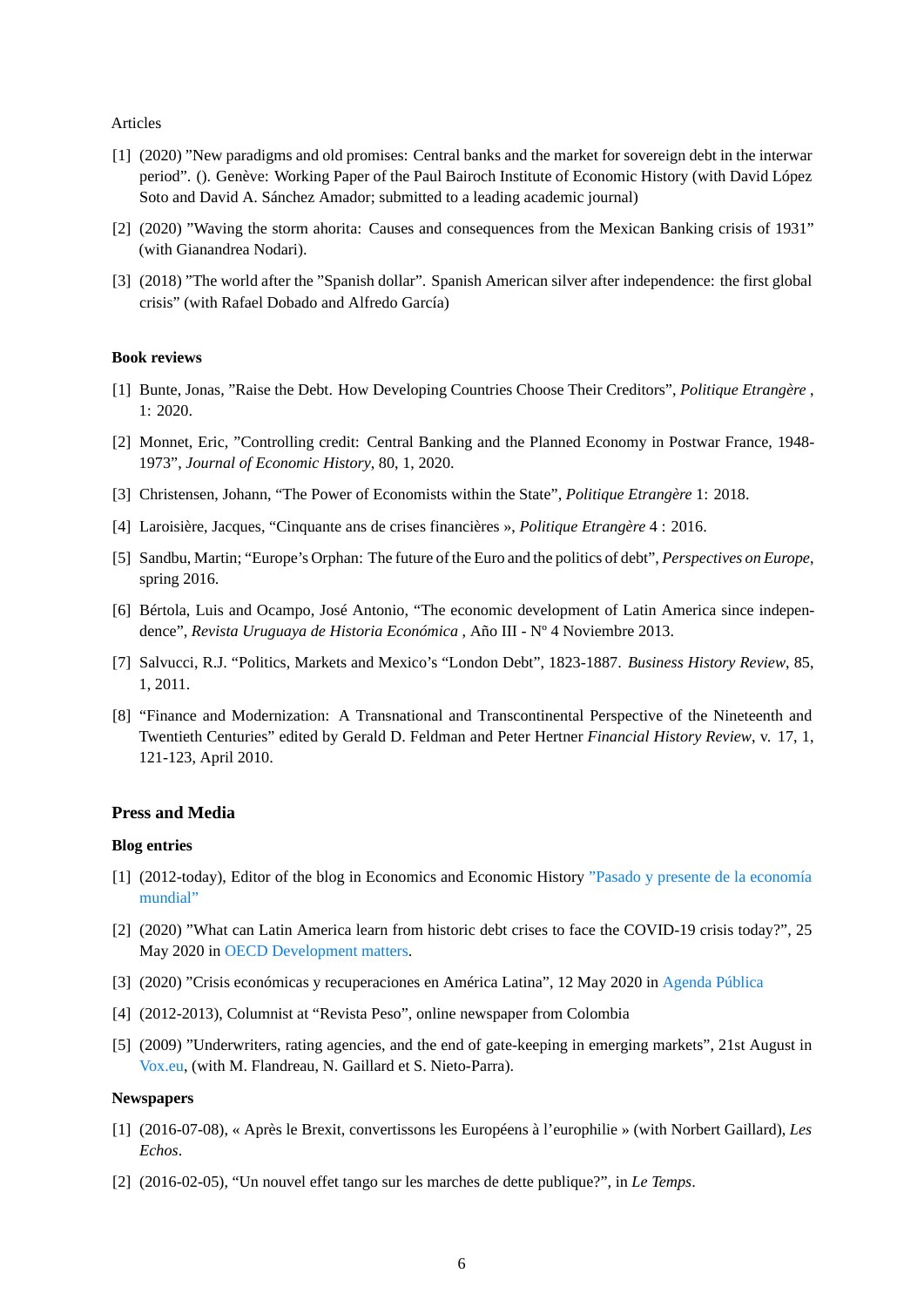- [3] (2012-05-20), "A la luz de la crisis del Creditansalt", in *El País*.
- [4] (2011-06-28), "La Leçon du Mexique à la Grèce", in *Le Temps*.
- [5] (2010-05-07), "Grèce: Comment éviter la contagion", 07 mai 2010 in *Le Temps*.

#### **Interviews Press/ TV / Radio - Selection:**

- [1] (2020-11-24), [Accusations de néocolonialisme](https://echomagazine.ch/item/361-accusations-de-neocolonialisme), *L'Echo Magazine*.
- [2] (2020-06-21), ["América no ve la salida"](https://elpais.com/sociedad/2020-06-20/america-no-ve-la-salida.html), *El País*.
- [3] (2020-04-16), ["Des mesures de politiques de relance non-conventionnelles seront nécessaires",](http://www.agefi.com/home/politique/detail/edition/online/article/la-suisse-attend-une-sortie-de-crise-le-conseil-federal-devrait-annoncer-jeudi-les-premieres-mesures-de-la-fin-du-confinement-quels-scenarios-nous-attendent-des-economistes-de-luniversite-495701.html) *Agence Quotidien*.
- [4] (2017-01-30), ["Un retour au bilatéralisme envisagé pour contrer l'Aléna",](https://www.agefi.com/nc/quotidien-agefi/europe-monde/detail/edition/2017-01-30/article/etats-unismexique-outre-le-secteur-automobile-lindustrie-de-la-manufacture-souffrirait-aussi-de-cette-scission-446108.html) *Agence Quotidien*.
- [5] (2018-06-27), ["Le candidat de gauche Lopez Obrador favori de la présidentielle au Mexique",](https://www.rts.ch/play/radio/forum/audio/le-candidat-de-gauche-lopez-obrador-favori-de-la-presidentielle-au-mexique?id=9660142) Forum, RTS.
- [6] (2016-02-05), ["Latin American lament",](https://youtu.be/oJXaqsbJBhA) dukascopy tv.
- [7] (2015-07-07), ["Lessons from the Baring crisis",](https://www.abc.net.au/radionational/programs/latenightlive/the-baring-crisis-of-1890-revisited/6599016) interview à la radio pour le Late Night Live program, Australian Broadcasting Corporation.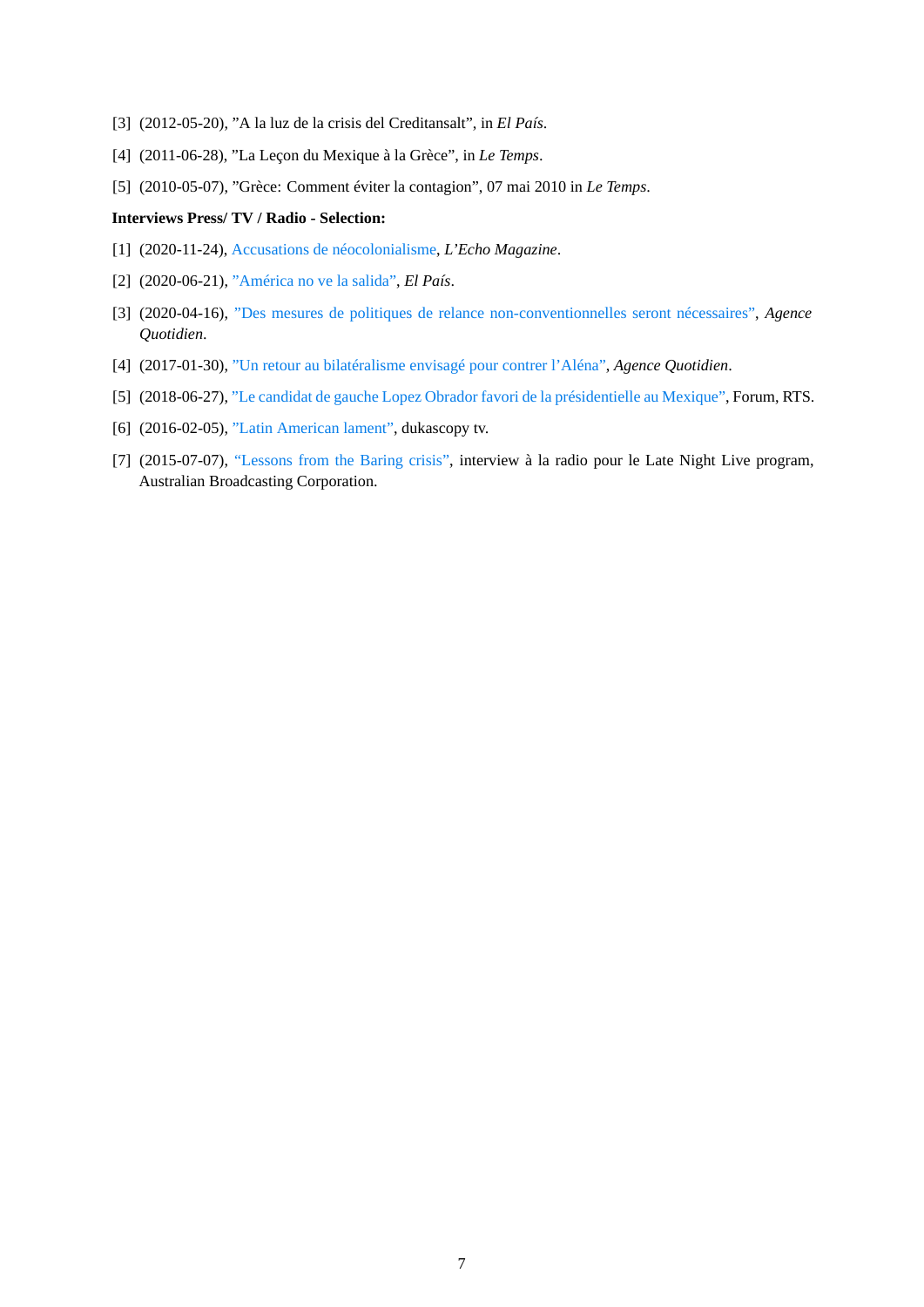## **Conferences, most relevant since 2012**

- 2020 "Economic History Association Annual Virtual Meeting"
- 2019 "European Historical Economics Society Conference" (Paris School of Economics), "Business History Conference" (Cartagena, Colombia).
- 2018 "IX Meeting of Central Bank Librarians" (Bank of Spain), "Sovereign debt in colonial and neocolonial developments", (Organizer, University of Geneva); Lecturer, Summer School "Debates in Economic History Studying economic actors: debates and approaches" (Universidad Internacional Menéndez Pelayo, Sevilla), "The Birth of Inter-war Central Banks" (Bank of Greece).
- 2017 "New Economic Historians of Latin America Workshop" (Fundación Ramón Areces, Madrid); "A world of public debts" (Ecole française d'Athénes, Athens); **Panel organizer** on "Sovereign debt in post- and neo-colonial developments"(International Meeting on Law and Society, Mexico city); "Politics and sovereign debt in Latin America in Historical Perspective Workshop" (São Paulo School of Economics, Fundaçao Getúlio Vargas); **Conference co-organizer**, Second Interdisciplinary Sovereign Debt Research and Management Conference (Graduate Institute, Geneva); Taller / Webinar de Historia Económica y Empresarial (CIDE, Mexico).
- 2016 "First Interdisciplinary Sovereign Debt Research and Management Conference" (Georgetown Law University); "Workshop on Public debt" (Sciences-Po, Paris), "Financial Interconnections in History" (Austrian Central Bank, Vienna); CLADHE "The interaction of State and Finance in History" (FEA-USP, São Paolo, Brazil, **Panel organizer**); World Business History Conference "Banking in Latin America (University of Bergen, Norway, **Panel organizer**) ; Workshop on Sovereign Debt Restructuring (University of Glasgow); Sovereign Debt, Sustainability, and Lending Institutions (Cambrige University, discussant).
- 2015 Tenth International Debt Mangement Conference (UNCTAD); Swiss clio (University of Zurich), Debt conference (Universidad del Pacífico Lima, Peru), "New Economic Historians of Latin America Workshop" (University of Barcelona), "Economic history and economic policy (Banque de France); "Inflation in History" (Czech National Bank).
- 2014 Geneva's Workshop on the Economic History of Latin America **(organizer)**; Sovereign debt restructuring: bridging economic reality with Law (Universidad de Buenos Aires), World Business History Conference, Frankfurt; Round Table, "New Findings in Banking and Financial History, El Colegio de México.
- 2013 Mexican Economic History Association Meeting, Instituto Mora (Mexico city); Central and Eastern Europe in World Politics After Versailles: Towards A New International History International Conference, University Of Oxford; Law and Globalization in a Comparative Perspective: The Interwar versus the Post- Cold War Periods, Sciences-Po, Paris.
- 2012 Workshop "Financial Crises and the Transformation of the Financial System since 1945", European University Institute; Economic History Society Annual Conference, Oxford.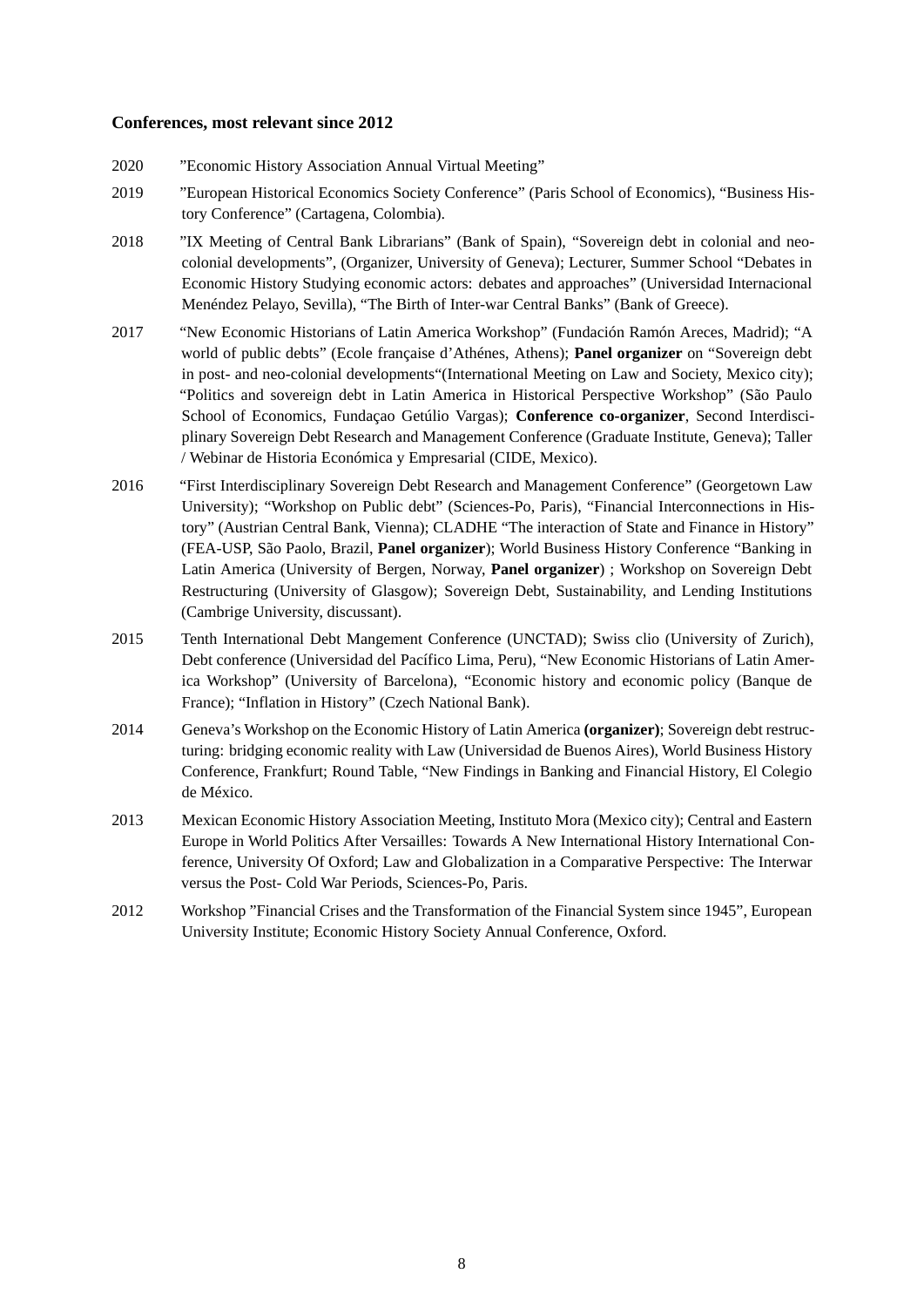### **Invited research seminars**

| 2020 | Money Doctor's Financial Stability (Online) Seminar (Uppsala University/UCBH) |
|------|-------------------------------------------------------------------------------|
| 2018 | El Colegio de México                                                          |
|      | Humboldt University, Berlin                                                   |
| 2017 | London School of Economics - LSE                                              |
|      | Universidad de Alcalá                                                         |
|      | Ecole des Hautes Études en Sciences Sociales - EHESS, Paris                   |
| 2016 | Sciences-Po Paris                                                             |
|      | French Ministry of Economics and Finance                                      |
|      | Universidad de la República                                                   |
| 2015 | CFA - Society Switzerland                                                     |
| 2014 | KOF-ETH - Zurich University                                                   |
| 2013 | Maison de l'Histoire (University of Geneva)                                   |
| 2012 | International Monetary Fund – IMF                                             |
|      | <b>Rutgers University</b>                                                     |
| 2010 | Oxford University                                                             |
| 2009 | World Trade Organization                                                      |
| 2008 | CIDE (Mexico city)                                                            |
| 2007 | Rockefeller Center of Latin American Studies - Harvard University             |
|      | Harvard Business School                                                       |
| 2005 | <b>UC Berkeley</b>                                                            |

## **PhD Dissertations supervised**

- [1] Sebastian Alvarez; "The Mexican debt crisis of 1982 Redux: domestic banks, international interbank markets and debt renegotiation" (University of Geneva, 2016; co-supervision with Mary O'Sullivan)
- [2] Samuel Segura Cobos "Bills, Bonds and Export Credit Agencies: Continuities and Discontinuities in the Management of Moral Hazard in Early Twentieth Century British and American Foreign Debt Markets' Industrial Organisation" (Universtiy of Geneva / Graduate Institute, 2018, co-supervision with Marc Flandreau)
- [3] Gastón Díaz, "Foreign investment in Uruguay during the First Globalization: Capital Inflows and Returns" (University of Geneva / Universidad de Barcelona, co-supervision with Alfonso Herranz, expected 2022)
- [4] Adriana Calcagno Prebisch et la CEPAL: « La formation et l'influence de la pensée latino-américaine du développement » (University of Geneva / University of Paris, co-supervised with Ariane Dupont-Kieffer, final defense expected June 2021)
- [5] Laura de la Villa Alemán: "Institutional settings dealing with the holdout problem in post IIWW sovereign debt restructurings" (University of Geneva, expected 2021)
- [6] José Orozco: "Financial cycles in emerging economies; determinants and linkages with political and economic cycles" (University of Geneva, expected 2023)